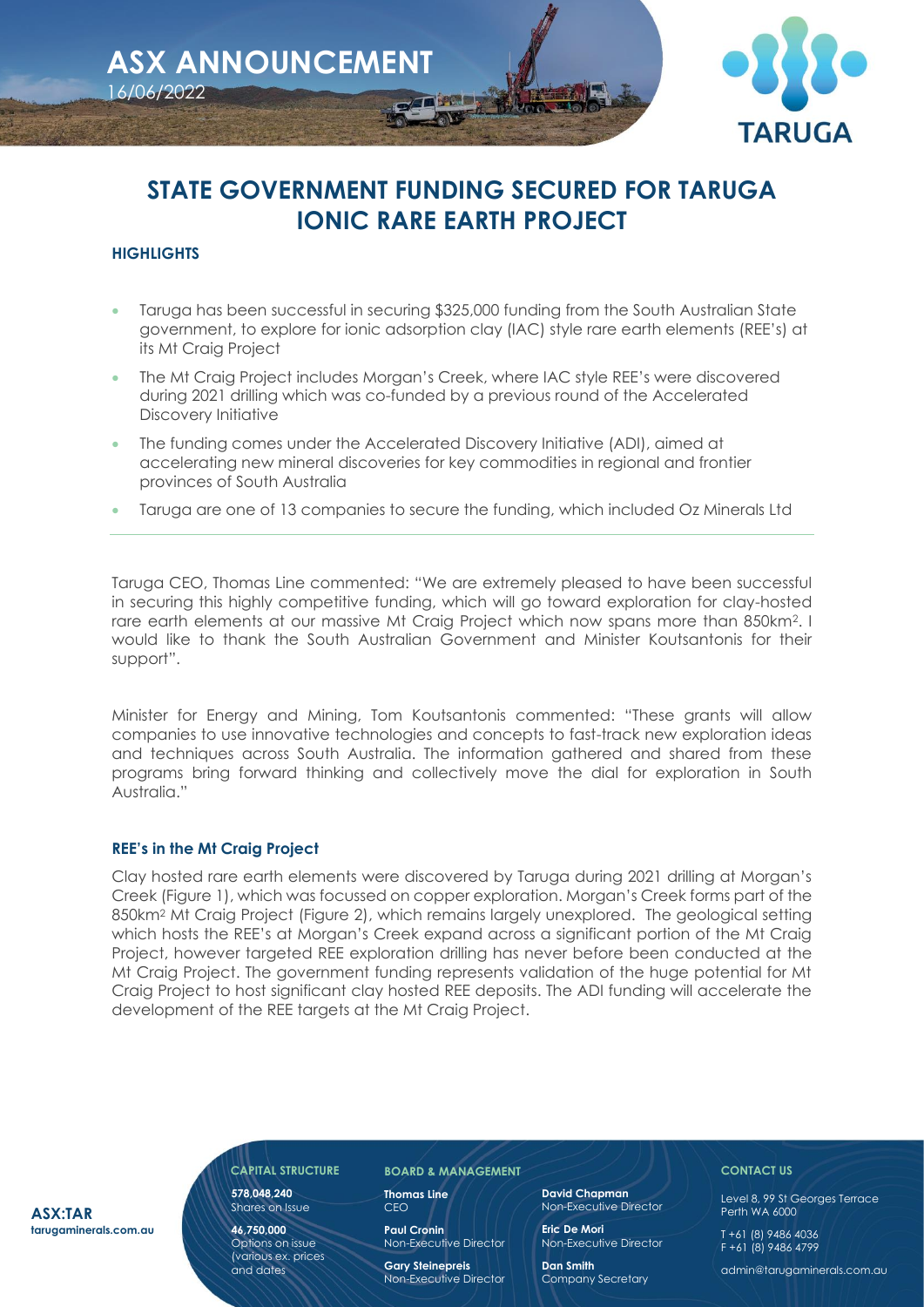

This announcement was approved by the Board of Taruga Minerals Limited.

#### **For more information contact:**

Thomas Line

CEO

+61 8 9486 4036

#### **Competent person's statement**

The information in this report that relates to exploration results is based on, and fairly represents information and *supporting documentation prepared by Mr Brent Laws, a Competent Person who is a Member of The Australasian Institute of Mining and Metallurgy. Mr Laws is the Exploration Manager of Taruga Minerals Limited. Mr Laws has sufficient experience that is relevant to the style of mineralisation and type of deposit under consideration and to the activity being undertaken to qualify as a Competent Person as defined in the 2012 Edition of the "Australasian Code for Reporting of Exploration Results, Mineral Resource and Ore Reserves". Mr Laws consents to the inclusion in this report of the matters based on their information in the form and context in which it appears.*



*Figure 1. Morgan's Creek REE drilling results from 2021 Taruga drilling where REE mineralisation was discovered across a wide area, despite not being targeted during the program.*